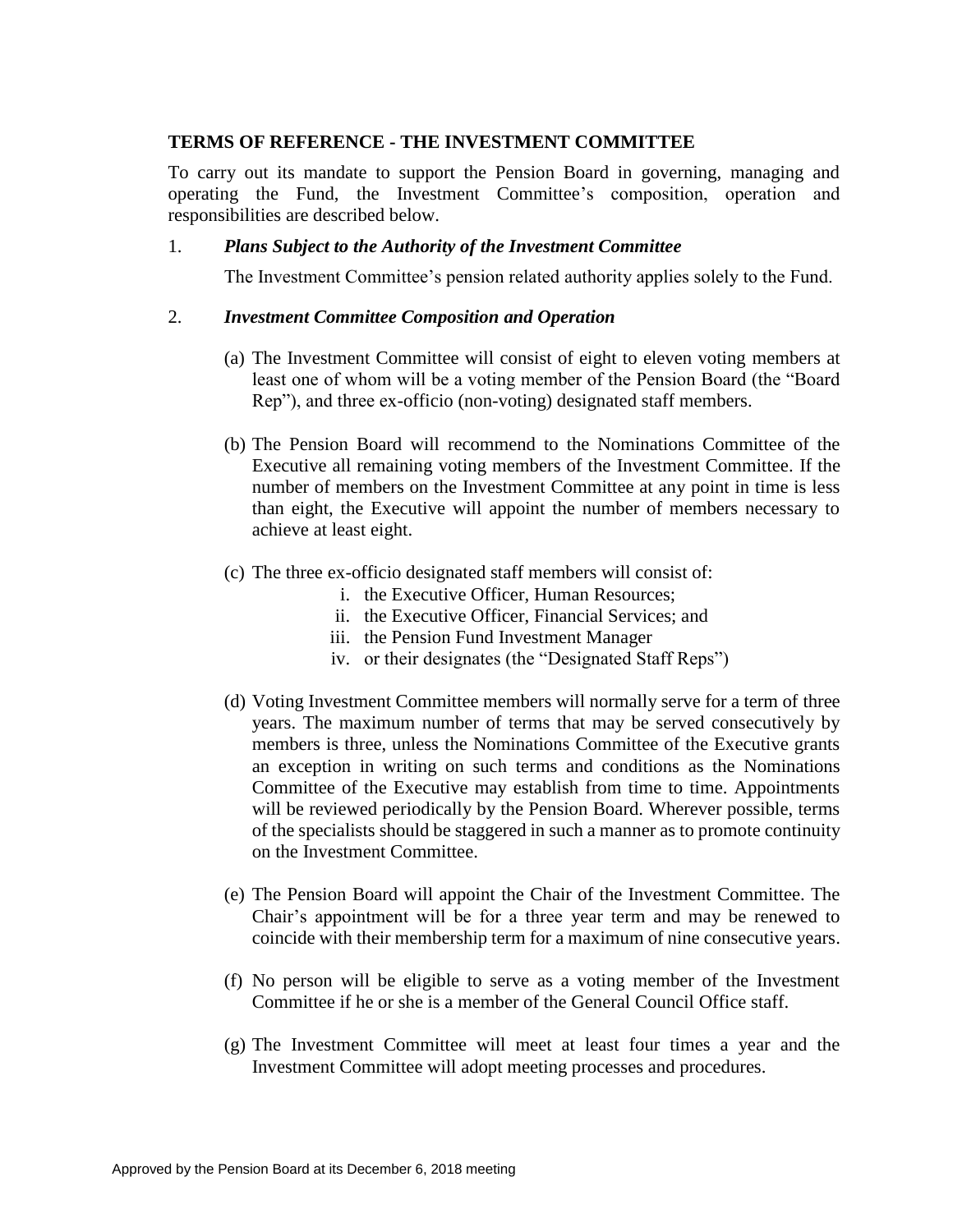- (h) A meeting will be properly constituted only if a majority of the voting members are present in person or participating by means of a telephone, video conference or other technology.
- (i) No proxies will be permitted at any time. However, another voting member of the Pension Board may attend as an alternate Board Rep.
- (j) No motion at a meeting will be adopted unless it receives an affirmative vote from a majority of the voting members of the Investment Committee participating in the meeting. Should a motion be proposed by circulating hard copies, use of e-mail, or comparable technologies outside of a meeting, it will not be adopted unless it receives an affirmative vote from a majority of all voting members of the Investment Committee.
- (k) In the event the Chair cannot attend a particular meeting of the Investment Committee, the remaining members present will appoint a member to act as interim Chair for the purposes of that meeting.
- (l) Investment Committee members are entitled to reimbursement from the Fund of reasonable expenses incurred personally in the conduct of their duties, in accordance with the Pension Board's expense chargeback policy.

#### 3. *Investment Committee Responsibilities*

- (a) The Investment Committee will develop, with support from Plan staff, the investment policies of the Fund and in turn provide recommendations to the Pension Board for approval. Such policies may include, but are not limited to:
	- i. Statement of Investment Policy and Procedures (SIPP), which shall address all matters required by law including but not limited to investment objectives and asset mix policy and proxy voting.
	- ii. Other related investment policies and guidelines not necessarily contained in the SIPP such as policies related to responsible investing.
- (b) The Investment Committee will review the SIPP at least annually and recommend changes to the Pension Board as appropriate; the Investment Committee will review other related investment policies on a regular basis, or as requested by the Pension Board.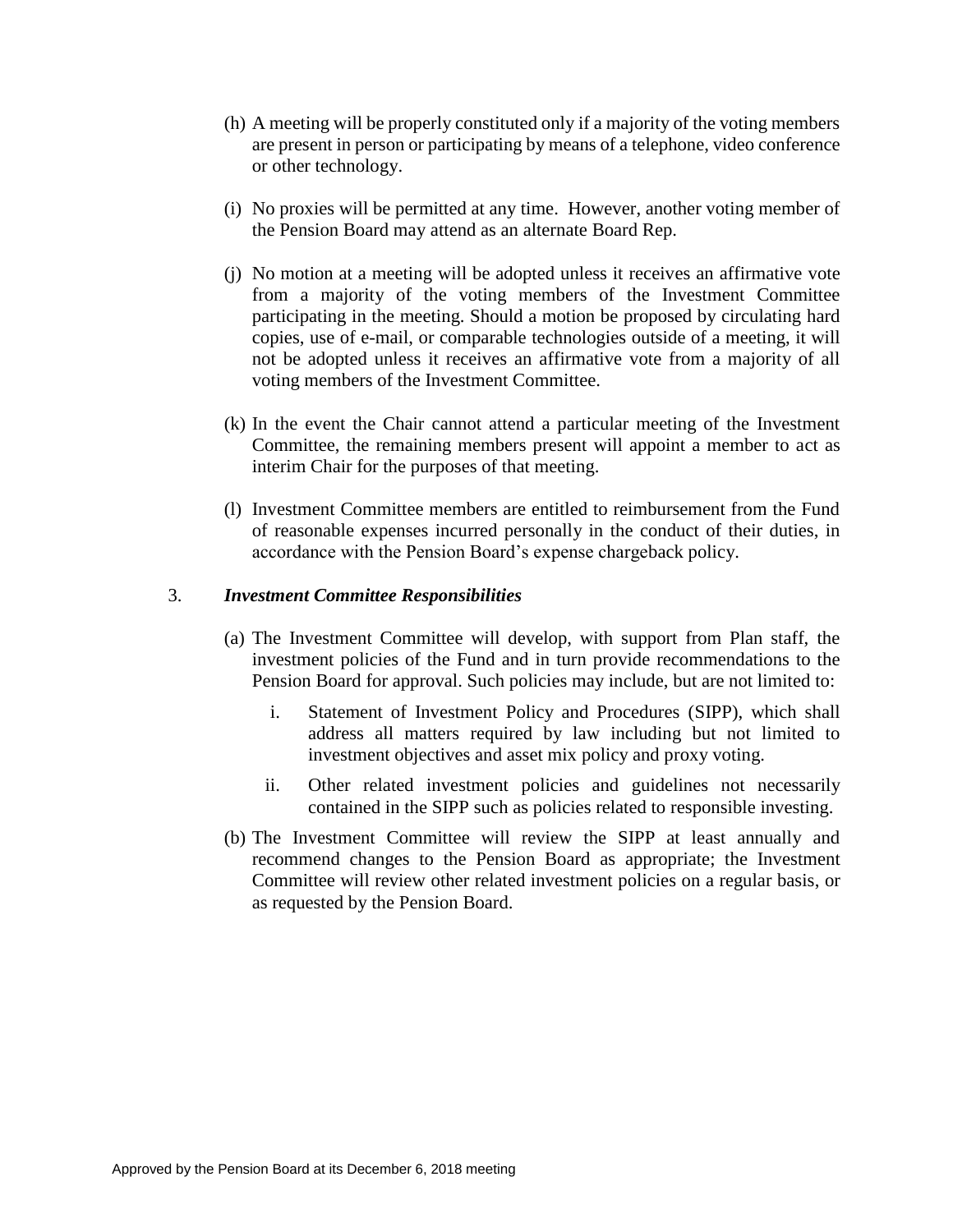- (c) The Investment Committee will approve appointments and terminations of investment managers. In approving such appointments and terminations, the Investment Committee will satisfy itself that the appropriate due diligence and selection processes were carried out. The Investment Committee will notify the Pension Board of all appointments and terminations with supporting rationale.
- (d) The Investment Committee will recommend to the Pension Board the appointment and/or termination of the Plan's Custodian, with supporting rationale, and arrange for the review and execution of all related documents in accordance with the Pension Board's relevant policies;
- (e) The Investment Committee will recommend to the Pension Board the appointment and/or termination of other investment related advisers and service providers, with supporting rationale, and arrange for the review and execution of all related documents in accordance with relevant procedures and policies.
- (f) The Investment Committee will review and report to the Pension Board the following on a quarterly basis:
	- i. Compliance with the SIPP and related investment policies of the Fund; and
	- ii. The performance of the Fund and each asset class.
- (g) The Investment Committee will instruct staff to rebalance the asset mix of the Fund in accordance with the Statement of Investment Policies and Procedures. The Investment Committee will notify the Pension Board of any rebalancing activity with supporting rationale.
- (h) The Investment Committee will periodically review the overall investment structure, operation and costs to ensure that they continue to support the goals and objectives of the Fund and the Plan.
- (i) The Investment Committee will:
	- i. Remain abreast of strategic risks that could fundamentally affect the ability to meet the Plan's objectives or the way the Plan is invested. Examples include taxation of investment income, regulatory restrictions or political interference.
	- ii. Remain abreast of trends and developments in the pension investment management industry;
	- iii. Be available to advise the Pension Board and Plan staff as required; and
	- iv. Undertake, at the request of the Pension Board, such other activities as may be necessary or desirable.